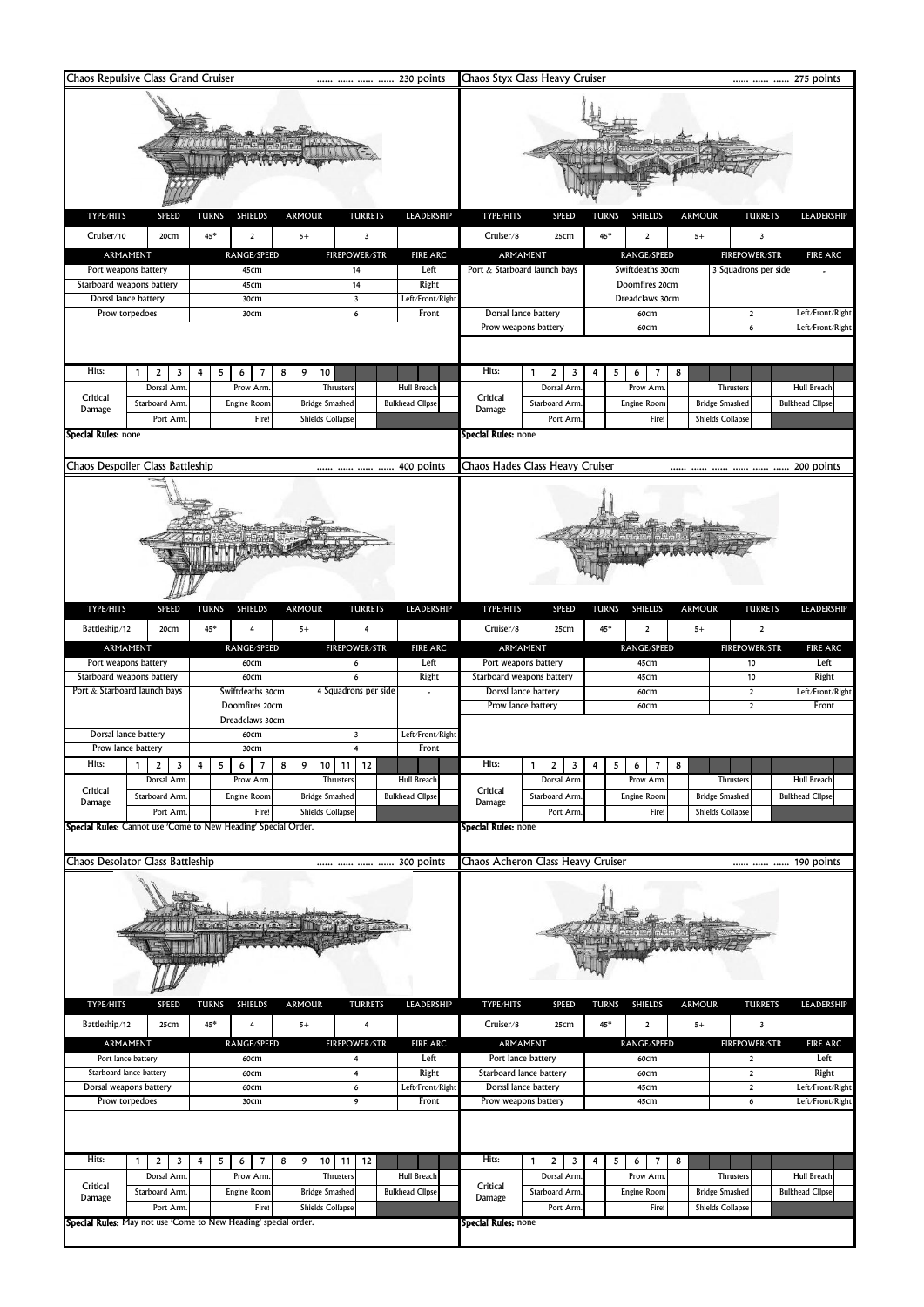| <b>Chaos Devastation Class Cruiser</b>                                                                         |                                                                       | 190 points                                                    |                                       | Chaos Slaughter Class Cruiser                                         |                          |                                                                                            | 165 points                                              |                                          |  |  |  |  |  |
|----------------------------------------------------------------------------------------------------------------|-----------------------------------------------------------------------|---------------------------------------------------------------|---------------------------------------|-----------------------------------------------------------------------|--------------------------|--------------------------------------------------------------------------------------------|---------------------------------------------------------|------------------------------------------|--|--|--|--|--|
| TYPE/HITS<br><b>SPEED</b>                                                                                      | <b>TURNS</b><br><b>SHIELDS</b><br><b>ARMOUR</b>                       | <b>TURRETS</b>                                                | LEADERSHIP                            | TYPE/HITS                                                             | <b>SPEED</b>             | TURNS<br><b>SHIELDS</b>                                                                    | <b>ARMOUR</b><br><b>TURRETS</b>                         | LEADERSHIP                               |  |  |  |  |  |
| Cruiser/8<br>25cm                                                                                              | 45*<br>$\mathbf 2$<br>$5+$                                            | 3                                                             | Cruiser/8                             |                                                                       | 45*<br>$\mathbf 2$       |                                                                                            |                                                         |                                          |  |  |  |  |  |
| ARMAMENT                                                                                                       | RANGE/SPEED                                                           | <b>FIREPOWER/STR</b>                                          | <b>FIRE ARC</b>                       | 30cm<br>$\mathbf 2$<br>$5+$<br>ARMAMENT<br><b>FIREPOWER/STR</b>       |                          |                                                                                            |                                                         |                                          |  |  |  |  |  |
| Port & Starboard launch bays                                                                                   | Swiftdeaths 30cm<br>Doomfires 20cm<br>Dreadclaws 30cm                 | 2 Squadrons per side                                          |                                       | Port lance battery<br>Starboard lance battery<br>Port weapons battery |                          | RANGE/SPEED<br>30cm<br>30cm<br>30cm                                                        | $\overline{2}$<br>$\overline{2}$<br>8                   | <b>FIRE ARC</b><br>Left<br>Right<br>Left |  |  |  |  |  |
| Port lance battery                                                                                             | 60cm                                                                  | $\overline{2}$                                                | Left                                  | Starboard weapons battery                                             |                          | 30cm                                                                                       | 8                                                       | Right                                    |  |  |  |  |  |
| Starboard lance battery<br>Prow weapons battery                                                                | 60cm<br>30cm                                                          | $\overline{2}$<br>6                                           | Right<br>Left/Front/Right             | Prow weapons battery                                                  |                          | 30cm                                                                                       | 6                                                       | Left/Front/Right                         |  |  |  |  |  |
|                                                                                                                |                                                                       |                                                               |                                       |                                                                       |                          |                                                                                            |                                                         |                                          |  |  |  |  |  |
| Hits:<br>1<br>2<br>3                                                                                           | 4<br>5<br>6<br>8<br>7                                                 |                                                               |                                       | Hits:                                                                 | 1<br>$\overline{2}$<br>3 | 5<br>6<br>7<br>4                                                                           | 8                                                       |                                          |  |  |  |  |  |
| Dorsal Arm<br>Critical                                                                                         | Prow Arm                                                              | Thrusters                                                     | <b>Hull Breach</b>                    | Critical                                                              | Dorsal Arm               | Prow Arm.                                                                                  | Thrusters                                               | <b>Hull Breach</b>                       |  |  |  |  |  |
| Starboard Arm<br>Damage                                                                                        | Engine Room                                                           | <b>Bridge Smashed</b>                                         | <b>Bulkhead Clipse</b>                | Damage                                                                | <b>Starboard Arm</b>     | Engine Room                                                                                | <b>Bridge Smashed</b>                                   | <b>Bulkhead Clipse</b>                   |  |  |  |  |  |
| Port Arm<br>Special Rules: none                                                                                | Fire!                                                                 | <b>Shields Collapse</b>                                       |                                       |                                                                       | Port Arm                 | Fire!<br><b>Special Rules:</b> Improved thrusters - moves +5D6 on 'All Ahead Full' orders. | <b>Shields Collapse</b>                                 |                                          |  |  |  |  |  |
|                                                                                                                |                                                                       |                                                               |                                       |                                                                       |                          |                                                                                            |                                                         |                                          |  |  |  |  |  |
| Chaos Murder Class Cruiser                                                                                     |                                                                       |                                                               | 170 points                            | Chaos Idolator Class Raider                                           |                          |                                                                                            |                                                         | 45 points                                |  |  |  |  |  |
|                                                                                                                |                                                                       |                                                               |                                       |                                                                       |                          |                                                                                            |                                                         |                                          |  |  |  |  |  |
|                                                                                                                |                                                                       |                                                               |                                       |                                                                       |                          |                                                                                            |                                                         |                                          |  |  |  |  |  |
| TYPE/HITS<br>SPEED                                                                                             | <b>TURNS</b><br><b>SHIELDS</b><br><b>ARMOUR</b>                       | <b>TURRETS</b>                                                | LEADERSHIP                            | TYPE/HITS                                                             | SPEED                    | <b>TURNS</b><br><b>SHIELDS</b>                                                             | <b>ARMOUR</b><br><b>TURRETS</b>                         | LEADERSHIP                               |  |  |  |  |  |
| Cruiser/8<br>25cm                                                                                              | $45*$<br>$\mathbf 2$<br>$5+$                                          | $\overline{\mathbf{2}}$                                       |                                       | Escort/1                                                              | 30cm                     | $90*$<br>1                                                                                 | $5+$<br>$\overline{\mathbf{c}}$                         |                                          |  |  |  |  |  |
| ARMAMENT<br>Port weapons battery                                                                               | RANGE/SPEED<br>45cm                                                   | <b>FIREPOWER/STR</b><br>10                                    | <b>FIRE ARC</b><br>Left               | ARMAMENT<br>Weapons battery                                           |                          | RANGE/SPEED<br>45cm                                                                        | FIREPOWER/STR<br>$\overline{2}$                         | <b>FIRE ARC</b><br>Left/Front/Right      |  |  |  |  |  |
| Starboard weapons battery                                                                                      | 45cm                                                                  | 10                                                            | Right                                 | Lance battery                                                         |                          | 30cm                                                                                       | $\mathbf{1}$                                            | Front                                    |  |  |  |  |  |
| Prow lance battery                                                                                             | 60cm                                                                  | $\overline{2}$                                                | Front                                 |                                                                       |                          |                                                                                            |                                                         |                                          |  |  |  |  |  |
| Hits:<br>2<br>3<br>Dorsal Arm<br>Critical<br>Starboard Arm<br>Damage<br>Port Arm<br><b>Special Rules: none</b> | 4<br>5<br>6<br>8<br>Prow Arm<br>Engine Room<br>Fire!                  | Thrusters<br><b>Bridge Smashed</b><br><b>Shields Collapse</b> | Hull Breach<br><b>Bulkhead Clipse</b> | Hits:                                                                 |                          | <b>Special Rules:</b> Does not suffer a column shift for firing over 30cm                  |                                                         |                                          |  |  |  |  |  |
| Chaos Carnage Class Cruiser                                                                                    |                                                                       | 180 points                                                    |                                       | Chaos Infidel Class Raider<br>40 points                               |                          |                                                                                            |                                                         |                                          |  |  |  |  |  |
|                                                                                                                |                                                                       |                                                               |                                       |                                                                       |                          |                                                                                            |                                                         |                                          |  |  |  |  |  |
| TYPE/HITS<br><b>SPEED</b><br>Cruiser/8<br>25cm                                                                 | <b>TURNS</b><br><b>SHIELDS</b><br><b>ARMOUR</b><br>$45*$<br>2<br>$5+$ | <b>TURRETS</b><br>$\mathbf 2$                                 | LEADERSHIP                            | TYPE/HITS<br>Escort/1                                                 | SPEED<br>30cm            | <b>TURNS</b><br><b>SHIELDS</b><br>90*<br>1                                                 | <b>ARMOUR</b><br><b>TURRETS</b><br>$5+$<br>$\mathbf{1}$ | LEADERSHIP                               |  |  |  |  |  |
| ARMAMENT                                                                                                       | RANGE/SPEED                                                           | <b>FIREPOWER/STR</b>                                          | <b>FIRE ARC</b>                       | ARMAMENT                                                              |                          | RANGE/SPEED                                                                                | <b>FIREPOWER/STR</b>                                    | <b>FIRE ARC</b>                          |  |  |  |  |  |
| Port weapons battery<br>Starboard weapons battery                                                              | 45cm<br>45cm                                                          | 6<br>6                                                        | Left<br>Right                         | Weapons battery<br>Torpedoes                                          |                          | 30cm<br>30cm                                                                               | $\overline{2}$<br>$\mathbf 2$                           | Left/Front/Right<br>Front                |  |  |  |  |  |
| Port weapons battery                                                                                           | 60cm                                                                  | 4                                                             | Left                                  |                                                                       |                          |                                                                                            |                                                         |                                          |  |  |  |  |  |
| Starboard weapons battery                                                                                      | 60cm                                                                  | 4                                                             | Right                                 |                                                                       |                          |                                                                                            |                                                         |                                          |  |  |  |  |  |
| Prow weapons battery                                                                                           | 60cm                                                                  | 6                                                             | Left/Front/Right                      |                                                                       |                          |                                                                                            |                                                         |                                          |  |  |  |  |  |
| Hits:<br>$\overline{2}$<br>$\mathbf{1}$<br>3                                                                   | 5<br>6<br>8<br>4<br>7                                                 |                                                               |                                       | Hits:                                                                 | $\mathbf{1}$             |                                                                                            |                                                         |                                          |  |  |  |  |  |
| Dorsal Arm                                                                                                     | Prow Arm                                                              | Thrusters                                                     | Hull Breach                           |                                                                       |                          |                                                                                            |                                                         |                                          |  |  |  |  |  |
| Critical<br>Starboard Arm<br>Damage                                                                            | Engine Room                                                           | <b>Bridge Smashed</b>                                         | <b>Bulkhead Clipse</b>                |                                                                       |                          |                                                                                            |                                                         |                                          |  |  |  |  |  |
| Port Arm                                                                                                       | Fire!                                                                 | Shields Collapse                                              |                                       |                                                                       |                          |                                                                                            |                                                         |                                          |  |  |  |  |  |
| <b>Special Rules: none</b>                                                                                     |                                                                       |                                                               |                                       | <b>Special Rules:</b> none                                            |                          |                                                                                            |                                                         |                                          |  |  |  |  |  |